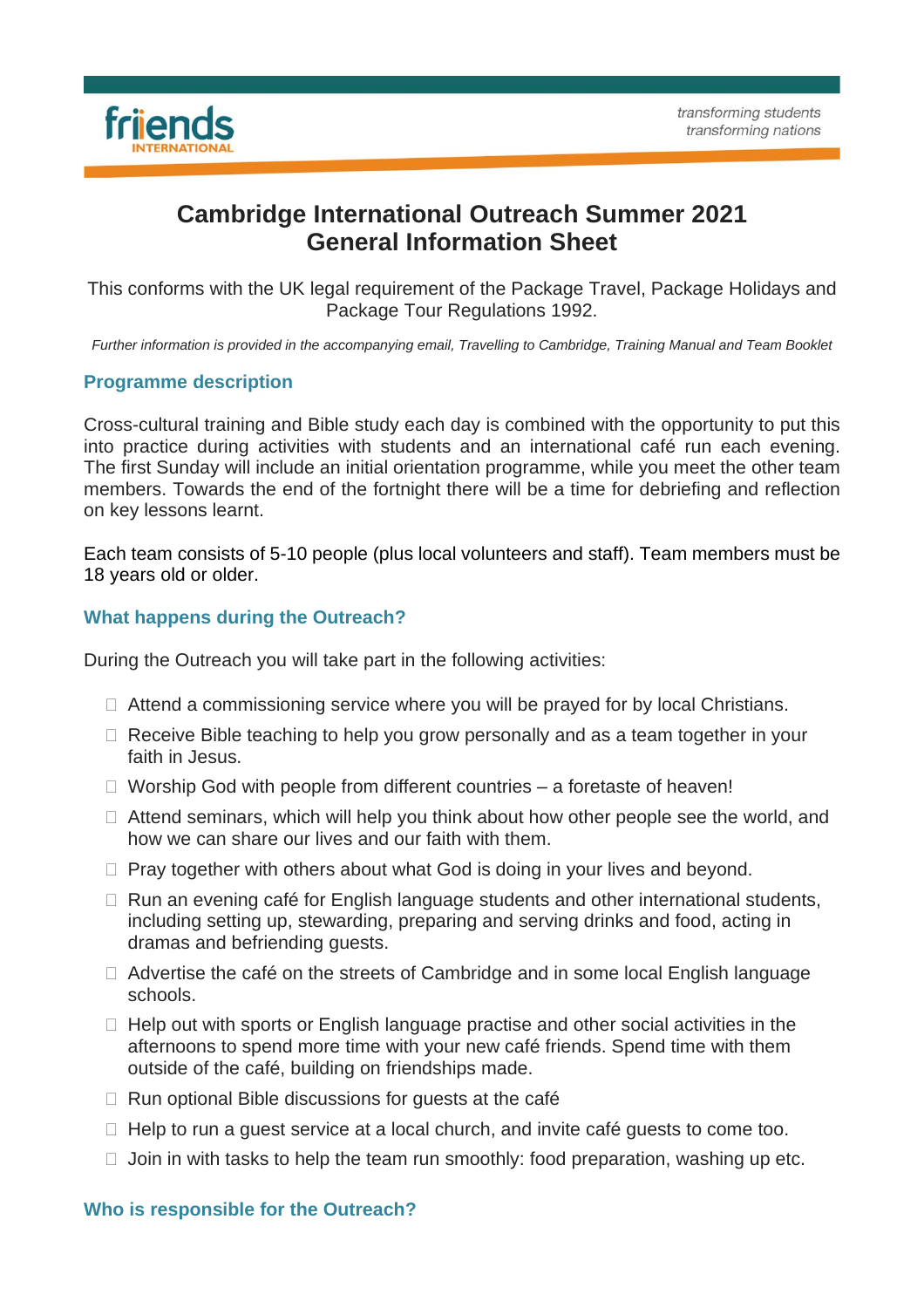Friends International<sup>i</sup> has overall responsibility for the organisation of the Outreach. Friends International is helped by many people from different Cambridge churches to arrange the Outreach. Friends International workers and helpers will be available to assist you throughout the Outreach. The co-ordinator is Joshua Bell 07941 399246

#### **Where does the Outreach take place?**

On weekdays, in the mornings the team base will be at Christ Church, Christ Church Street, CB1 1HT; in the afternoons at Eden Baptist Church, 1Fitzroy Street, CB1 1ER, (and other venues around town) and in the evenings at St Andrew's Street Baptist Church, 43 St Andrew's Street, CB2 3AR.

#### **When is the Outreach?**

Team 1 runs from 11<sup>th</sup> – 25<sup>th</sup> July, Team 2 from 25<sup>th</sup> July – 8<sup>th</sup> August. It is possible to join more than one team.

All team members are expected to be present for the whole duration of the team. Please make every effort to arrive in time and not to leave until the given departure time (see below). Permission to be absent from part of the fortnight will only be given in exceptional circumstances.

All teams begin at Christ Church (as above) at 2.30pm and finish at the venue of the guest service by 4pm, as indicated in the team booklet which you will receive some weeks before your team begins.

#### **How much does it cost?**

The cost is £110 for one team, £140 for two teams, £125 for Team 3x. There is a £10 reduction for returning team members. Payment may be made on arrival, or online prior to arrival.<sup>ii</sup>. Discounts may be available in special circumstances.

#### **Transport and Accessibility**

You are required to arrange your own transport to and from Cambridge and to Christ Church where we will meet on the first Sunday. Once you arrive we will ensure that you have a bicycle to help you travel between venues and to and from your accommodation. If you have a physical disability that prevents you from riding a bike all reasonable steps will be taken to enable you to travel to and fro otherwise, including by bus. Accessibility of daytime venues will be confirmed when the venues are confirmed. Our café venue is on the ground floor and first floor, accessible by a lift.

#### **What about accommodation and meals?**

Team members who live locally are encouraged to commute from their normal accommodation each day. Other team members will be provided with Bed & Breakfast accommodation in the homes of local Christians (usually in a shared room). This is not always close to the city centre and you may need to cycle home one or two miles each day at around midnight.